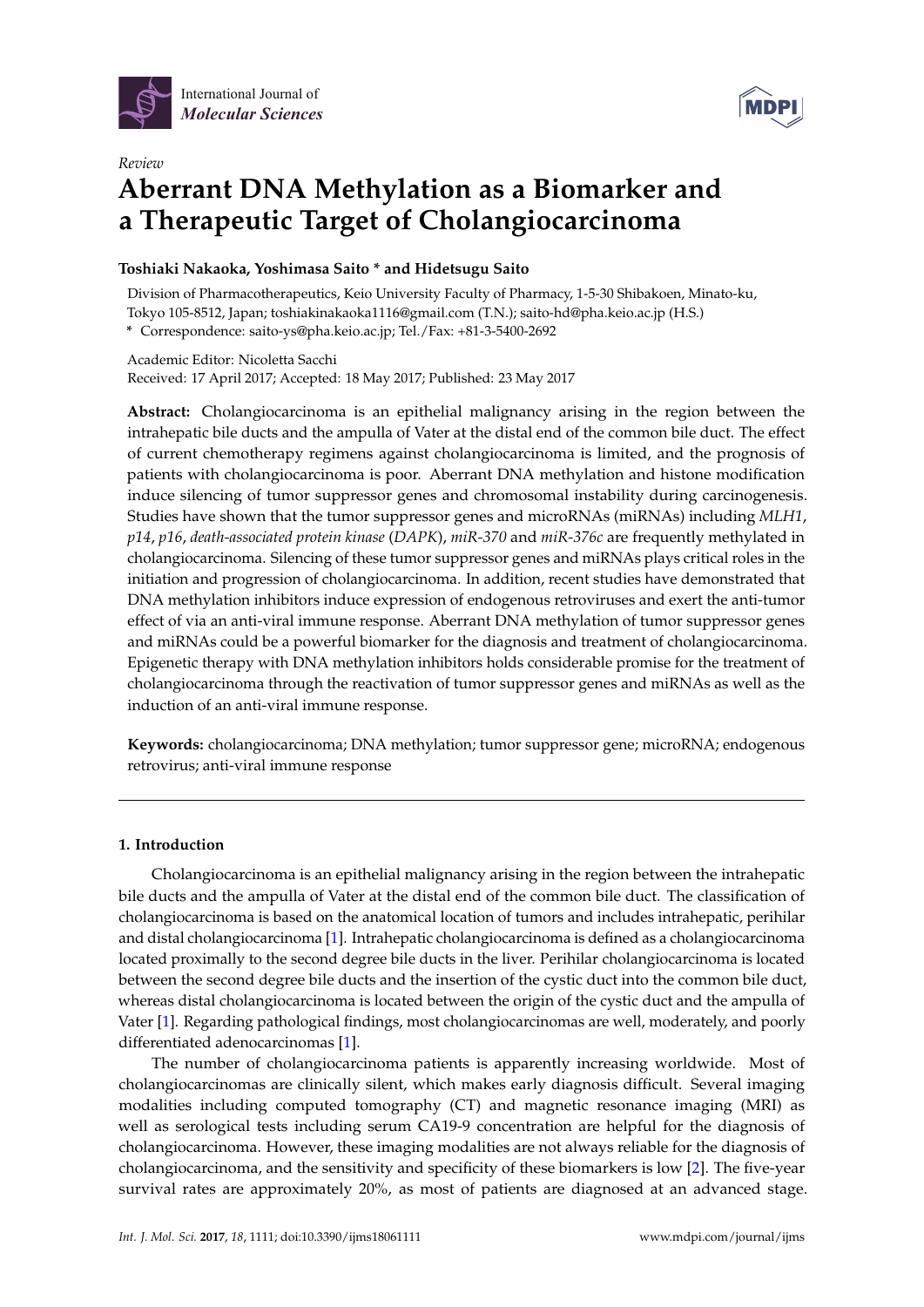Although patients with cholangiocarcinoma receive chemotherapy regimens including cisplatin and gemcitabine, the effect of these chemotherapies is limited. Thus, the development of new biomarkers and therapeutic strategies against cholangiocarcinoma is urgently needed [\[2\]](#page-7-1).

Epigenetics is an acquired modification of chromatin DNA or histone proteins such as DNA methylation and histone modification, which regulates downstream gene expression without an alteration in the DNA sequence [\[3\]](#page-7-2). Epigenetic alterations can be induced by aging and chronic inflammation. Aberrant DNA methylation and histone modification induce silencing of tumor suppressor genes and chromosomal instability, leading to the initiation and progression of various cancers [\[4–](#page-7-3)[7\]](#page-7-4). MicroRNAs (miRNAs) are small non-coding RNAs that act as endogenous silencers of various target genes. miRNAs are expressed in a tissue-specific manner and play important roles in cell proliferation, apoptosis, and differentiation. We and other groups have revealed that epigenetic alterations including DNA methylation regulate not only protein-coding genes but also non-coding genes such as miRNAs in cancer cells [\[8–](#page-7-5)[11\]](#page-7-6).

Epigenetic drugs such as DNA methylation inhibitors and histone deacetylase (HDAC) inhibitors have clinical promise for cancer therapy [\[3,](#page-7-2)[12,](#page-7-7)[13\]](#page-7-8). Aberrant DNA methylation at CpG island promoters of tumor suppressor genes is frequently observed in various human malignancies including cholangiocarcinoma. The DNA methylation inhibitor 5-aza-2'-deoxycytidine (5-Aza-CdR), which is an analog of cytidine, was recently approved for the treatment of myelodysplastic syndrome (MDS). However, the effect of DNA methylation inhibitors on patients with cholangiocarcinoma remains to be elucidated. In this review, we summarize the current knowledge regarding aberrant DNA methylation of important tumor suppressor genes and miRNAs in cholangiocarcinoma as well as effects of DNA methylation inhibitors on cholangiocarcinoma.

#### **2. Aberrant DNA Methylation as a Biomarker of Cholangiocarcinoma**

Malignant tumors developing in the biliary tract are difficult to diagnose at an early stage because of their anatomical locations. In addition, useful biomarkers for biliary tract cancers have not been developed. Most cholangiocarcinoma patients are diagnosed at an advanced stage, and aggressive cancers easily infiltrate surrounding organs and become unresectable. The early detection of cholangiocarcinoma might improve the prognosis of patients, and the development of useful biomarkers of cholangiocarcinoma would be beneficial for prompt and more effective treatment. One of the most powerful biomarkers in cancer is DNA methylation of tumor suppressor genes. We summarized genes frequently methylated in cholangiocarcinoma in Table [1.](#page-2-0)

MLH1 protein is one component of a system of seven DNA mismatch repair (MMR) proteins that work coordinately in sequential steps to initiate the repair of DNA mismatches in humans. Several studies have demonstrated that DNA hypermethylation on the promoter region of the *hMLH1* gene is associated with a poor prognosis of patients with cholangiocarcinoma [\[14](#page-7-9)[,15\]](#page-7-10). The *DCLK1*, *CDO1*, *ZSCAN18*, and *ZNF331* genes have been identified as novel biomarkers of colorectal cancers, and these genes are frequently methylated across gastrointestinal cancers including cholangiocarcinoma [\[16\]](#page-8-0). A negative correlation between promoter DNA methylation and gene expression has been observed for the *DCLK1*, *CDO1*, *ZSCAN18*, and *ZNF331* genes, suggesting that aberrant DNA methylation of these genes indicates epigenetic similarities among gastrointestinal cancers such as colon, pancreatic, and bile duct cancer. The *INK4a*-*ARF* (*CDKN2A*) locus on chromosome 9p21 encodes two tumor suppressor proteins, p16 (INK4a) and p14 (ARF), whose functions are inactivated in many human cancers. Recent studies have shown that *p16* (*INK4a*) and *p14* (*ARF*) are inactivated by DNA hypermethylation in cholangiocarcinoma, which may result in cell cycle dysregulation [\[17](#page-8-1)[,18\]](#page-8-2). Liu et al. demonstrated that the *death-associated protein kinase* (*DAPK*) gene is suppressed by promoter hypermethylation in cholangiocarcinoma. Silencing of the *DAPK* gene by DNA hypermethylation results in resistance to apoptosis and immunological surveillance [\[22\]](#page-8-3). In addition, it has been reported that *p53* mutation combined with DNA methylation of the *DAPK*, *p14* (*ARF*), and *ASC* genes correlates with malignancy and poor prognosis of patients with cholangiocarcinoma [\[19\]](#page-8-4).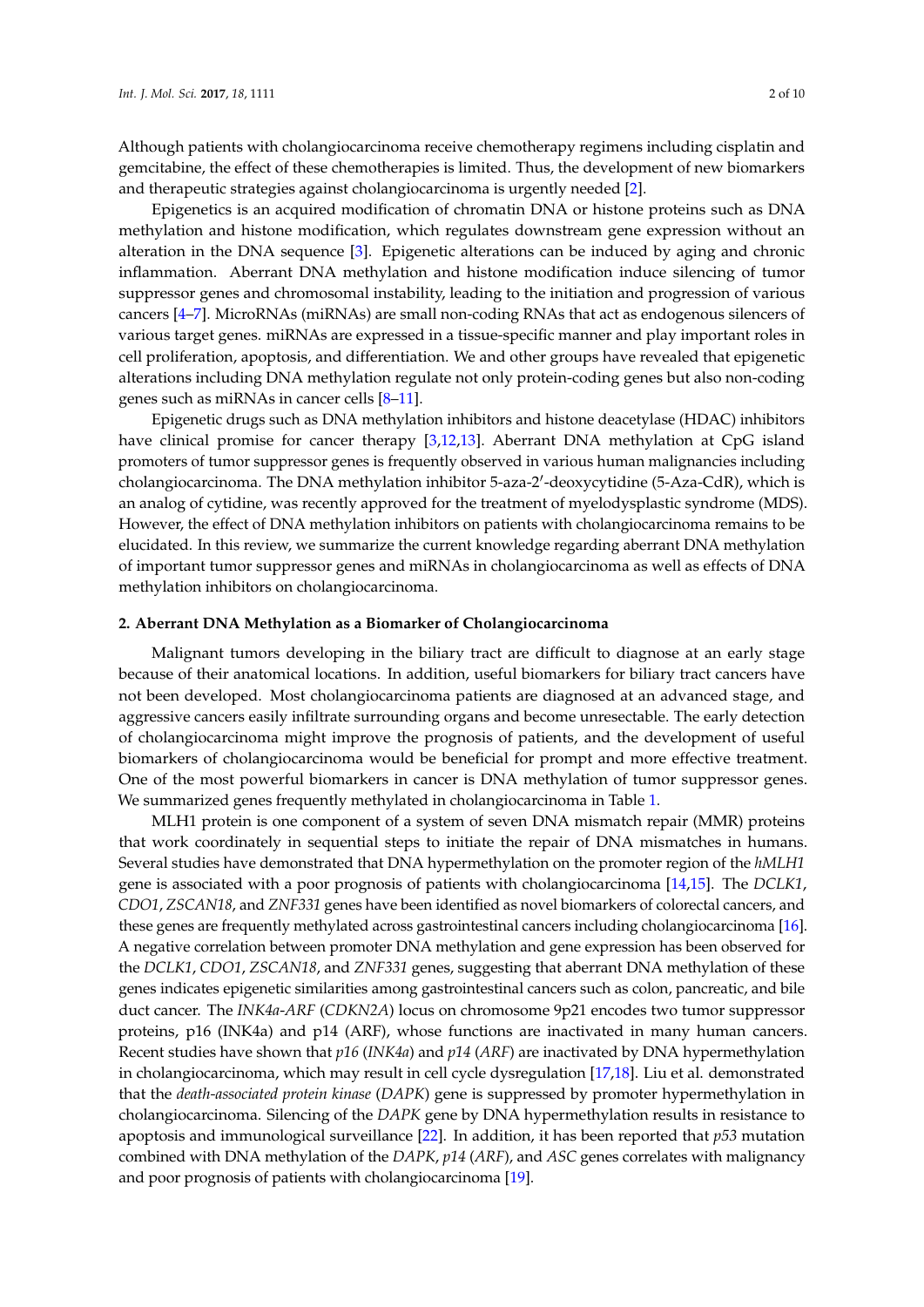<span id="page-2-0"></span>

| Gene                | Function                        | Sample                                                       | Reference          |
|---------------------|---------------------------------|--------------------------------------------------------------|--------------------|
| MLH1                | DNA repair                      | tissue                                                       | [14, 15]           |
| DCLK1               | stemness                        | tissue                                                       | [16]               |
| CDO1                | growth                          | tissue                                                       | $[16]$             |
| ZSCAN18             | unknown                         | tissue                                                       | $[16]$             |
| ZNF331              | growth<br>invasion              | tissue                                                       | [16]               |
| $p14$ (ARF)         | cell cycle regulator            | tissue                                                       | $[17-19]$          |
| p16 (INK4a, CDKN2A) | cell cycle regulator            | tissue QBC939 cell line                                      | $[17 - 21]$        |
| DAPK                | apoptosis                       | tissue QBC939 cell line                                      | [19,20,22]         |
| CCND <sub>2</sub>   | growth                          | bile fluid                                                   | $\left[23\right]$  |
| CDH13               | growth<br>invasion              | bile fluid                                                   | $\left[23\right]$  |
| GRIN2B              | growth                          | bile fluid                                                   | $[23]$             |
| RUNX3               | growth<br>differentiation       | bile fluid                                                   | $\lceil 23 \rceil$ |
| TWIST1              | migration<br>invasion           | bile fluid                                                   | $\left[23\right]$  |
| EGFR                | growth                          | Mz-ChA-1 cell line                                           | $[24]$             |
| LKB1                | growth<br>migration<br>invasion | tissue<br>HuH-28 cell line RBE<br>cell line SSP-25 cell line | $\left[25\right]$  |

**Table 1.** Genes frequently methylated in cholangiocarcinoma.

Cancer cells are considered to be heterogeneous with a hierarchy of "stemness" in solid cancer tissues. Stem cells have the ability to self-renew and to generate mature cells of various tissues through differentiation. Cancer stem cells, a subpopulation of cancer cells with distinct stem-like properties, is responsible for tumor initiation, invasive growth, and metastasis formation [\[26\]](#page-8-10). As cancer stem cells are resistant to conventional chemotherapies and radiation therapy, it would be desirable to develop a therapeutic strategy specifically targeting cancer stem cells. Sriraksa et al. reported that hypermethylation of multiple CpG sites of genes associated with a stem cell-like phenotype is a common molecular aberration in cholangiocarcinoma [\[27\]](#page-8-11), indicating that aberrant DNA methylation plays a critical role in "cancer stemness" of cholangiocarcinoma.

Early diagnosis is very important for patients with refractory cancers, but detection of cholangiocarcinoma at an early stage is still challenging because it is difficult to visualize biliary tract tumors by existing imaging modalities [\[28\]](#page-8-12). In order to overcome this problem, Shin et al. developed a useful method for the detection of cholangiocarcinoma cells using bile fluid [\[23\]](#page-8-7). This method involving DNA methylation assay consisting of a five-gene panel (*CCND2*, *CDH13*, *GRIN2B*, *RUNX3* and *TWIST1*) is able to detect cholangiocarcinoma cells with a sensitivity of 83% and a specificity of 100%. Less invasive examinations such as this method using bile fluid are important for minimizing the burden on the patient. These studies have shown that detection of DNA methylation is a powerful diagnostic strategy for patients with cholangiocarcinoma.

#### **3. DNA Methylation Inhibitors Are Promising Therapeutic Agents against Cholangiocarcinoma**

Chronic inflammation in the liver may contribute to malignant transformation of cholangiocytes [\[29\]](#page-8-13). It is assumed that persistent inflammation promotes carcinogenesis through DNA damage and tissue repair as well as activation of cytokines and other growth factors [\[30\]](#page-8-14). A previous study demonstrated that cholangiocyte-derived cytokines, such as interleukin 6 (IL-6), transforming growth factor-α (TGF-α), and tumor necrosis factor- $\alpha$  (TNF- $\alpha$ ) regulate cholangiocyte intracellular signaling and promote carcinogenesis [\[31\]](#page-8-15). Spirli et al. demonstrated that proinflammatory cytokines such as TNF-α and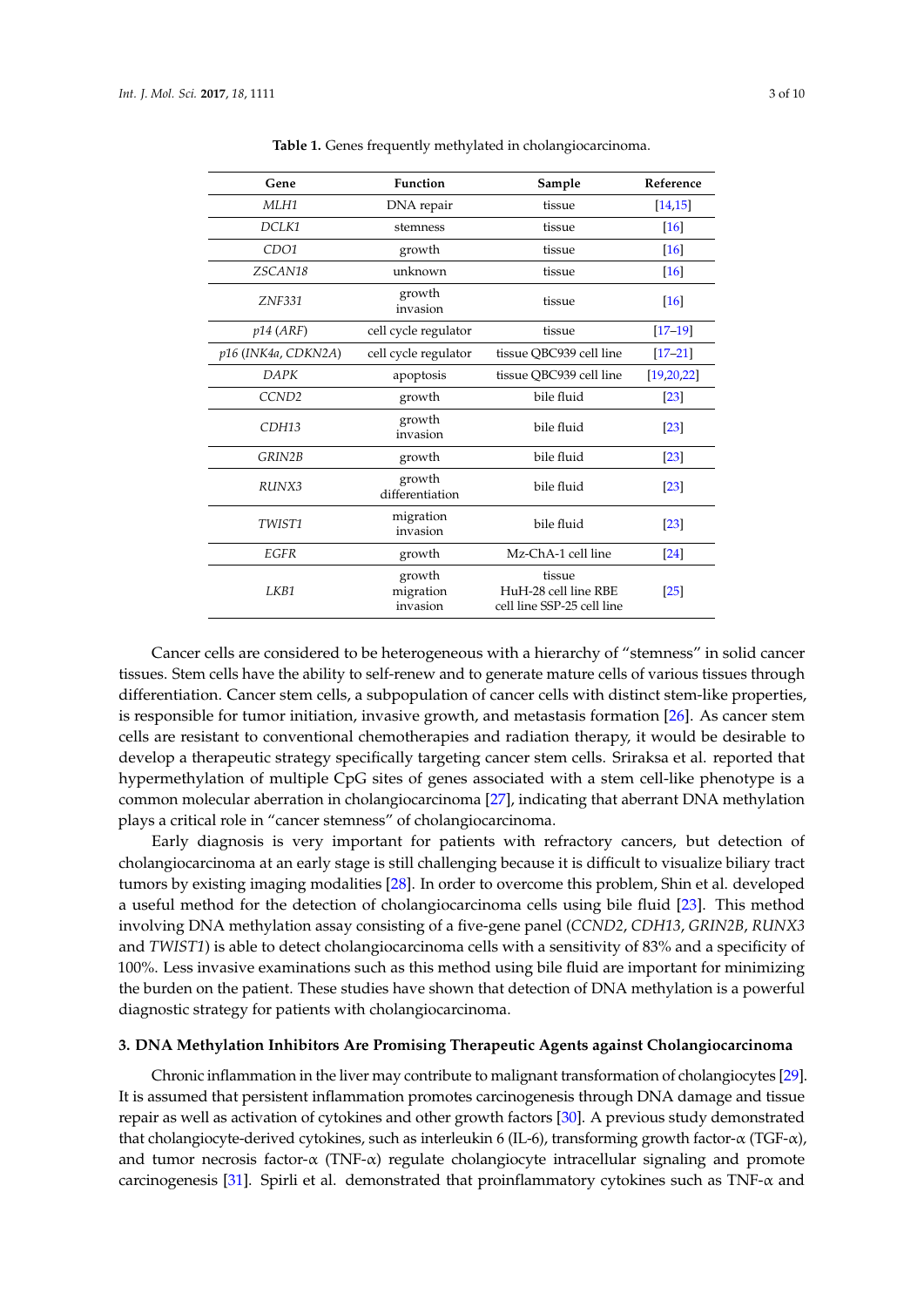interferon (IFN)-γ stimulate the biliary epithelium to generate nitric oxide (NO) via induction of nitric oxide synthase 2 (NOS2) [\[32\]](#page-8-16). They also showed that NOS2 expression is significantly increased in the biliary epithelium of patients with primary sclerosing cholangitis (PSC) [\[32\]](#page-8-16). Moreover, recent studies have shown that NO directly and indirectly affects numerous epigenetic mechanisms. NO has been shown to alter DNA methylation and histone modifications by altering epigenetic enzymes [\[33\]](#page-8-17). Figure [1](#page-3-0) shows the molecular mechanism underlying the initiation and progression of cholangiocarcinoma. When chronic inflammation and cholestasis arise due to liver injury, proinflammatory cytokines such as TNF- $\alpha$  and IFN- $\gamma$  stimulate the biliary epithelium to generate NO. NO alters epigenetic regulation including DNA methylation, which leads to accelerated growth of biliary epithelial cells. *Int. J. Mol. Sci.* **2017**, *18*, 1111 4 of 10 Accelerated proliferation of biliary epithelial cells promotes aberrant DNA methylation of tumor suppressor genes, leading to the initiation of cholangiocarcinoma. Wehbe et al. previously reported that IL-6 contributes to the growth of cholangiocarcinoma cells through aberrant DNA methylation on the promoter region of tumor suppressor genes [\[24\]](#page-8-8). IL-6 decreased DNA methylation level on the promoter region of the *EGFR* gene, which leads to the increased expression of the EGFR protein. These findings suggest that persistent cytokine stimulation in biliary epithelial cells could promote the initiation and progression of tumors via epigenetic alterations. Wang et al. showed that suppression of the tumor suppressor *liver kinase B1* (LKB1) due to aberrant DNA methylation is associated with enhanced Wnt signaling and malignant characteristics of human cholangiocarcinoma [\[25\]](#page-8-9). The expression of the LKB1 gene was suppressed in cholangiocarcinoma tissues relative to adjacent normal tissues and knockdown of *LKB1* enhanced the growth, migration, and invasion of tumors, along with the activation of Wnt signaling. for and progression of tamors via epigeneid ancrations. Thanger all showed that suppress tissues relative to adjacent normal tissues and knockdown of *LKB1* enhanced the growth, migration,  $\alpha$  is the activation of  $\alpha$  with the activation of  $\alpha$ 

<span id="page-3-0"></span>

Cholangiocarcinoma

**Figure 1.** The molecular mechanism underlying the initiation of cholangiocarcinoma. When chronic **Figure 1.** The molecular mechanism underlying the initiation of cholangiocarcinoma. When chronic inflammation and cholestasis arise due to liver injury, proinflammatory cytokines such as tumor necrosis factor-α (TNF-α) and interferon-γ (IFN-γ) stimulate the biliary epithelium to generate nitric oxide (NO). NO alters epigenetic regulation including DNA methylation, which leads to accelerated growth of biliary epithelial cells. Accelerated proliferation of biliary epithelial cells promotes aberrant DNA methylation of tumor suppressor genes, leading to the initiation of cholangiocarcinoma. Green cells, normal biliary epithelial cells; Red cells, precancerous biliary epithelial cells; Jagged-shaped red cells, cholangiocarcinoma cells.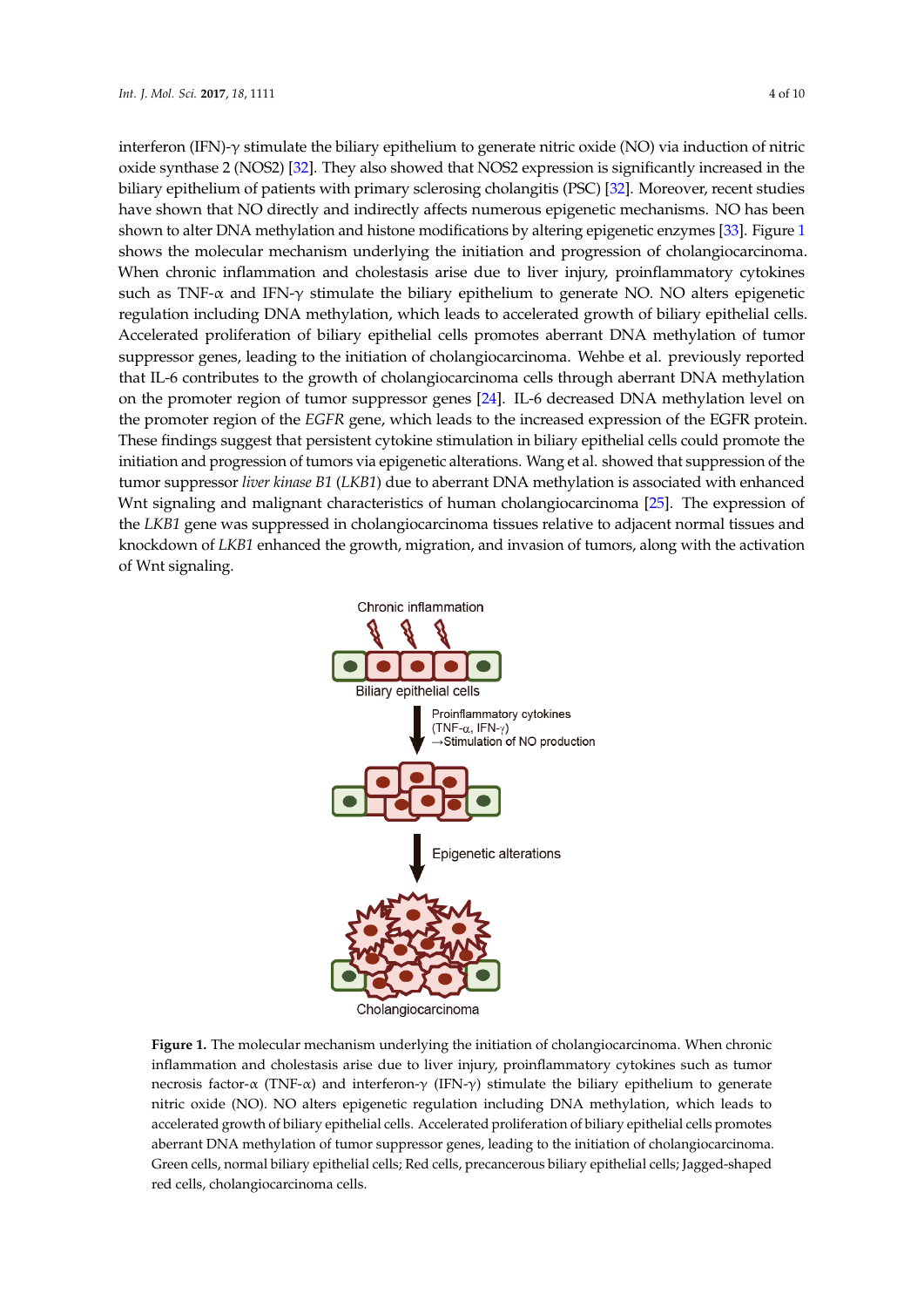Figure [2](#page-4-0) shows a scheme for the activation of tumor suppressor genes by the inhibition of DNA methylation on their promoter regions. In cancer cells, tumor suppressor genes are silenced by DNA hypermethylation on CpG island promoter regions. DNA methylation inhibitors such as *DNA* 5-Aza-CdR can reactivate epigenetically silenced tumor suppressor genes by the inhibition of DNA methylation on promoter regions. Several studies have evaluated the effect of DNA methylation inhibitors on cholangiocarcinoma. The DNA methylation inhibitor zebularine inhibited human cholangiocarcinoma cells through the alteration of DNA methylation status [\[34\]](#page-8-18). Zebularine exerted an anti-tumor effect on cholangiocarcinoma cells through the suppression of DNA methyltransferases. Zebularine altered the DNA methylation status and suppressed the Wnt signaling pathway, resulting in the decreased expression of CTNNB1. Several reports have indicated that tumor suppressor genes that were silenced in cholangiocarcinoma could be reactivated by the DNA methylation inhibitor  $\sim$ 5-Aza-CdR [\[20](#page-8-6)[,35\]](#page-8-19). Liu et al. reported that treatment of cholangiocarcinoma cells with 5-Aza-CdR inhibited cell growth and induced apoptosis by the reactivation of p53-BAX mitochondrial apoptosis genes [\[20\]](#page-8-6). Xiang et al. demonstrated that knockdown of the major DNA methyltransferase *DNMT1* restores the expression levels of tumor suppressor genes, which results in the inhibition of the proliferation of cholangiocarcinoma cells [\[21\]](#page-8-5). These findings suggest that various tumor suppressor genes are inhibited by DNMT1-induced DNA hypermethylation in their promoter regions, which enhances the proliferation, migration and invasion of cholangiocarcinoma cells. The biological effects of tumor suppressor genes frequently methylated in cholangiocarcinoma are summarized in Table [1.](#page-2-0) DNA methylation inhibitors such as 5-Aza-CdR and zebularine might have great promise for the treatment of cholangiocarcinoma. However, these DNA methylation inhibitors affect without gene specificity. Lee et al. showed that human N-α-acetyltransferase 10 protein (hNaa10p) contributes to tumorigenesis by facilitating DNMT1-mediated tumor suppressor gene silencing [\[36\]](#page-9-0). They confirmed that the oncogenic potential of hNaa10p depends on its interaction with DNMT1. hNaa10p positively regulates DNMT1 enzymatic activity by facilitating its binding to DNA and recruitment to the promoters of tumor suppressor genes such as E-cadherin. These data suggest that DNMT1-induced gene silencing may affect tumor suppressor genes rather than oncogenes in cancer cells. Further studies are necessary to develop DNA methylation inhibitors that specifically affect only the CpG island promoter region of tumor suppressor genes to reduce the side effects of epigenetic therapy.

<span id="page-4-0"></span>

**Figure 2.** Activation of tumor suppressor genes by the inhibition of DNA methylation on their **Figure 2.** Activation of tumor suppressor genes by the inhibition of DNA methylation on their promoter regions. In cancer cells, tumor suppressor genes are silenced by DNA hypermethylation on promoter regions. In cancer cells, tumor suppressor genes are silenced by DNA hypermethylation on CpG island promoter regions. DNA methylation inhibitors such as 5-Aza-CdR can reactivate epigenetically silenced tumor suppressor genes by the inhibition of DNA methylation on promoter epigenetically silenced tumor suppressor genes by the inhibition of DNA methylation on promoter regions. Solid circle, methylated DNA; clear circle, unmethylated DNA. regions. Solid circle, methylated DNA; clear circle, unmethylated DNA.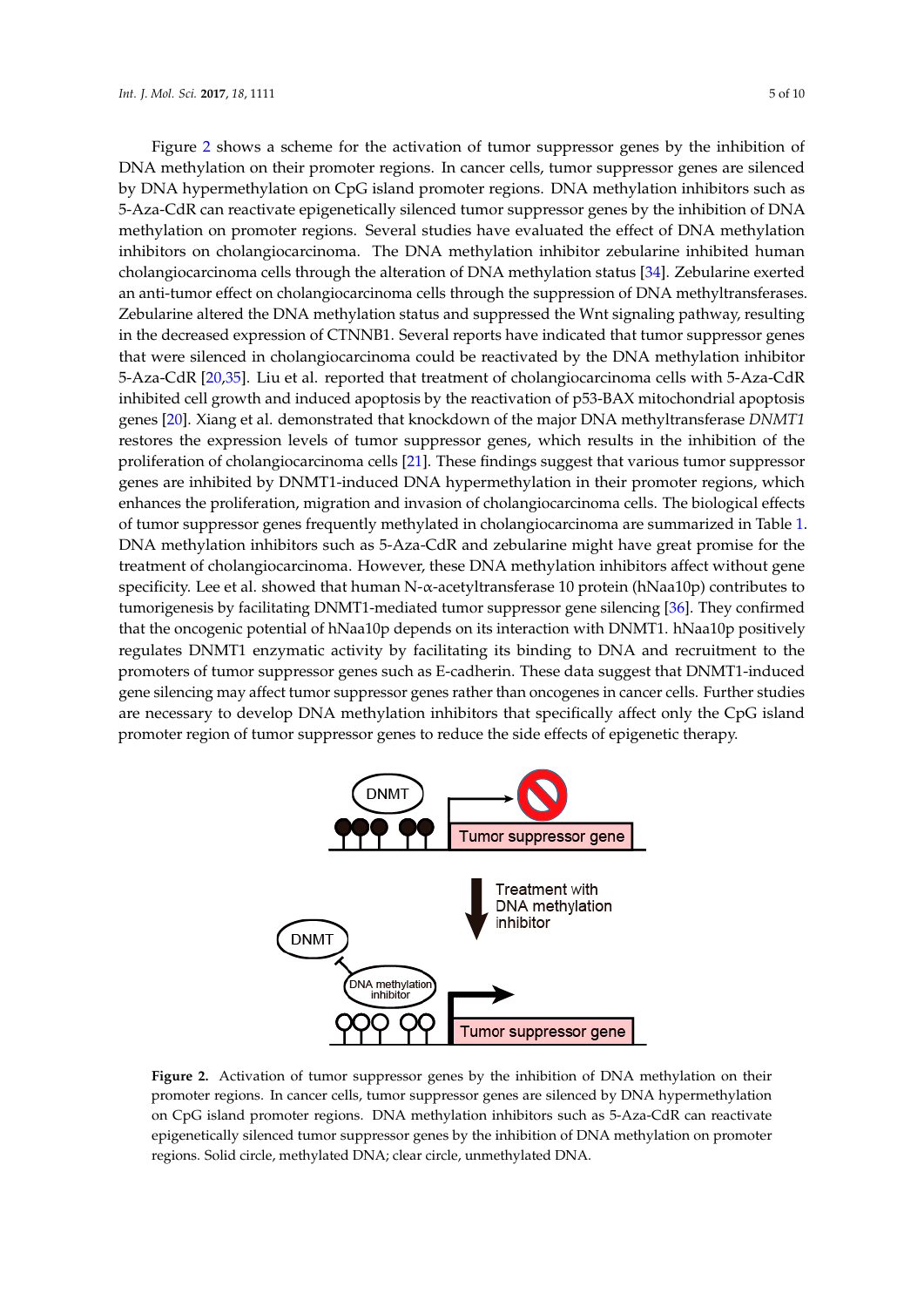#### **4. Suppression of Tumor Suppressor miRNAs by DNA Methylation in Cholangiocarcinoma**

The deregulation of miRNAs induces the initiation and progression of cancers by modifying their target tumor suppressor genes or oncogenes [\[37\]](#page-9-1). Braconi et al. showed that IL-6 can regulate the activity of DNMT1 by miRNAs in cholangiocarcinoma cells [\[38\]](#page-9-2). They verified that *miR-148a* and *miR-152* regulate DNMT1 expression as their targets. They also showed that IL-6 can regulate the activity of DNMT1 and expression of DNA methylation-dependent tumor suppressor genes by modulation of *miR-148a* and *miR-152*. These findings provide a link between this inflammation-associated cytokine and oncogenesis in cholangiocarcinoma. In addition, several studies have shown that tumor suppressor miRNAs are regulated by DNA methylation. Meng et al. reported that the expression of DNA methyltransferases was increased by IL-6 overexpression and the tumor suppressor *miR-370* was inactivated by DNA methylation in cholangiocarcinoma cells [\[39\]](#page-9-3). The oncogene *mitogen-activated protein kinase kinase kinase 8* (*MAP3K8*) was identified as a target of *miR-370*. 5-Aza-CdR increased the expression of *miR-370* in malignant cells, while the expression in non-malignant cells was unchanged. Thus, IL-6 may contribute to tumor growth by the modulation of *miR-370* expression in cholangiocarcinoma cells. These findings define a mechanism by which inflammation-associated cytokines can epigenetically modulate gene expression and contribute to the initiation and development of cholangiocarcinoma.

Iwaki et al. also showed that *miR-376c* was regulated by DNA methylation and associated with tumor suppression by targeting *growth factor receptor-bound protein 2* (*GRB2*) [\[40\]](#page-9-4). They found higher methylation levels of CpG sites upstream of the *miR-376c* gene in cholangiocarcinoma cells relative to normal intrahepatic biliary epithelial cells. The direct target genes and biological functions of miRNAs frequently methylated in cholangiocarcinoma are summarized in Table [2.](#page-5-0) Since miRNAs regulate several target genes including cancer-related genes, the replacement of tumor suppressor miRNAs might have implications for the treatment of cholangiocarcinoma as well as the activation of tumor suppressor miRNAs by epigenetic therapy using chromatin-modifying agents.

<span id="page-5-0"></span>

| miRNA          | <b>Target Gene</b> | <b>Function</b>    | Sample                                | Reference |
|----------------|--------------------|--------------------|---------------------------------------|-----------|
| <i>miR-370</i> | MAP3K8             | cell proliferation | MzChA-1 cell line<br>KMCH-1 cell line | [39]      |
| $miR-376c$     | GRB2               | migration          | HuCCT1 cell line                      | [40]      |

**Table 2.** miRNAs frequently methylated in cholangiocarcinoma.

### **5. Therapeutic Perspectives of DNA Methylation Inhibitors against Cholangiocarcinoma**

Other anti-tumor effects of chromatin-modifying drugs have been demonstrated in cancers including colon cancer. One of these other anti-tumor effects is the induction of tumor cell differentiation. Hatano et al. previously showed that DNA demethylation exerts a tumor-suppressive effect on colon cancers by inducing tumor differentiation [\[41\]](#page-9-5). They found that the promoter region of the *Caudal type homeobox 1* (*CDX1*) gene was methylated specifically in colon cancer cells. The upregulation of *CDX1* increased the expression of genes related to intestinal differentiation. This suggested that the promoters of transcriptional factor genes regulating cell differentiation were silenced by DNA hypermethylation in colon cancer cells to sustain their undifferentiated status.

Recent studies have proved that the major effect of DNA methylation inhibitors is to induce interferon-responsive genes by increasing double-stranded RNA (dsRNA) containing endogenous retrovirus (ERV) [\[42,](#page-9-6)[43\]](#page-9-7). Different ERV gene families constitute about 8% of the human genome and are considered to be long terminal repeat [\[44\]](#page-9-8) retrotransposons. Innate immune responses are activated by the expression of ERV-producing nucleic acids or proteins with viral signatures [\[45\]](#page-9-9). Roulois et al. recently proposed that 5-Aza-CdR could be used to target colorectal cancer stem cells by inducing viral mimicry [\[42\]](#page-9-6). Their data suggested that the induction of dsRNAs is derived at least in part from ERV elements, which activate the MDA5/MAVS RNA recognition pathway. Figure [3](#page-6-0) shows a scheme for the activation of an anti-viral immune response induced by the inhibition of DNA methylation.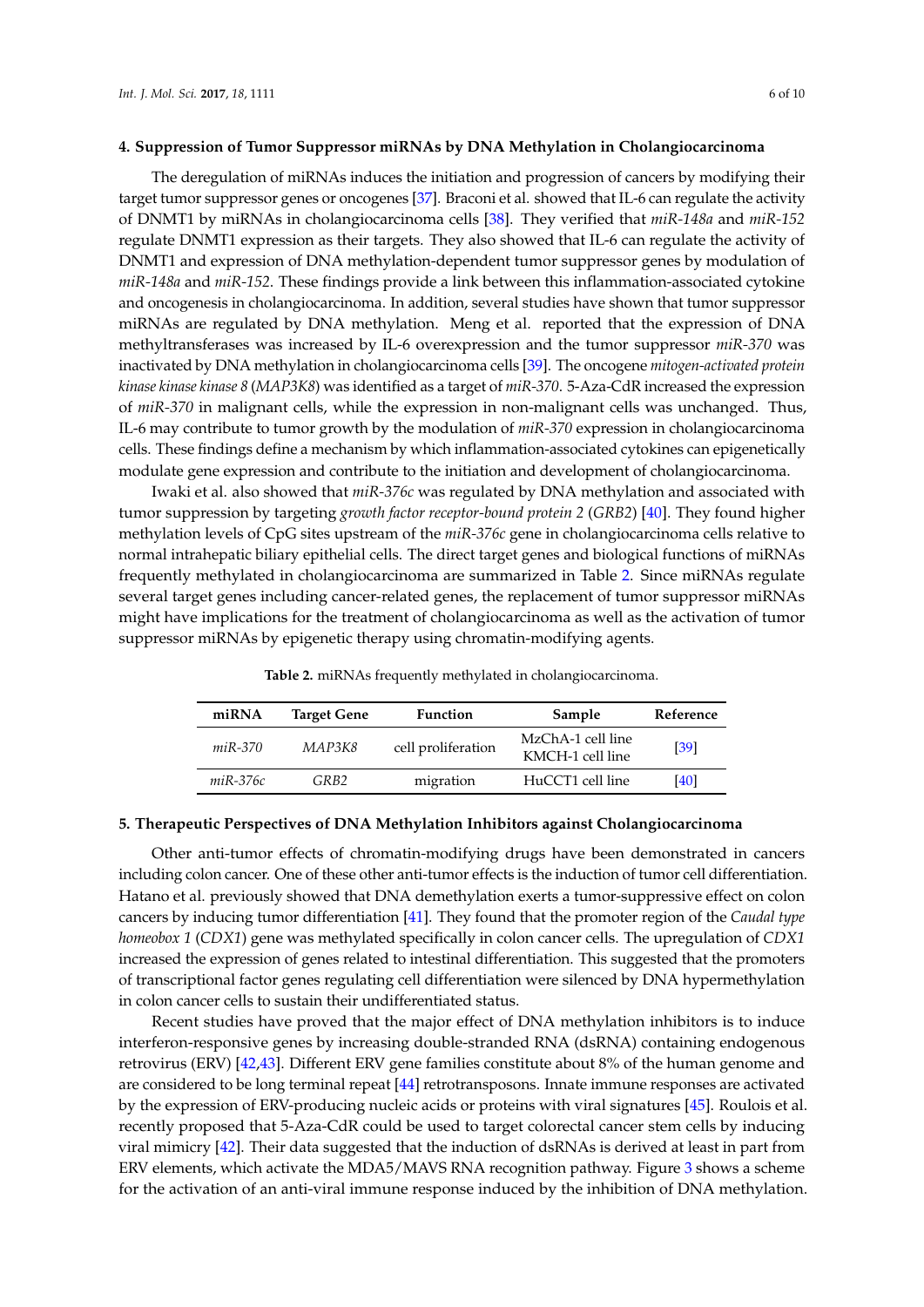<span id="page-6-0"></span>In a normal state, the 5' long terminal repeat (LTR) sequences of ERVs are heavily methylated and the expression of ERVs is silenced. When DNA methylation at the  $5'$  LTR sequences is inhibited by DNA methylation inhibitors, the expression of ERVs is induced. Increased expression of dsRNAs derived from ERVs leads to the induction of an anti-viral immune response such as the activation of  $\blacksquare$  *interferon-responsive genes.* 



**Figure 3.** Activation of an anti-viral immune response induced by the inhibition of DNA methylation. **Figure 3.** Activation of an anti-viral immune response induced by the inhibition of DNA methylation. In a normal state, the 5' LTR sequences of endogenous retrovirus (ERVs) are heavily methylated and the expression of ERVs is silenced. When DNA methylation at the 5' LTR sequences is inhibited by DNA methylation inhibitors, the expression of ERVs is induced. Increased expression of dsRNAs DNA methylation inhibitors, the expression of ERVs is induced. Increased expression of dsRNAs derived from ERVs leads to the induction of an anti-viral immune response such as the activation of derived from ERVs leads to the induction of an anti-viral immune response such as the activation of interferon-responsive genes. interferon-responsive genes.

We also reported that DNA methylation inhibition suppresses intestinal tumor organoids by We also reported that DNA methylation inhibition suppresses intestinal tumor organoids by<br>we also reported that DNA methylation inhibition suppresses intestinal tumor organoids by inducing anti-viral response [\[46\]](#page-9-10). We established tumor organoids derived from the  $Apc^{\text{min}/+}$  mouse, a model of colon cancer, using a new 3D culture system that allows Lgr5-positive stem cells to form cyst-like structures (organoids) [\[47\]](#page-9-11). This organoid culture system closely recapitulates the properties of the original tumors, and is useful for drug screening and precision medicine [\[48\]](#page-9-12).<br>We revealed that the original tumors, and is useful for drug screening and precision medicine [48]. We demonstrated that 5-Aza-CdR shrinks intestinal tumor organoids derived from  $Apc^{\text{min}/+}$  mice [\[46\]](#page-9-10). We revealed that the expression of interferon-responsive genes such as *Irf7*, *Rig1* and *Mda5* was increased by DNA methylation inhibition in tumor organoids after 5-Aza-CdR treatment or *Dnmt1* knockdown. The expression of murine ERVs was significantly upregulated after the treatment of **the expression** of murine ERVs was significantly upregulated after the treatment of tumor organoids with 5-Aza-CdR. These findings suggested that treatment with DNA methylation<br>. inhibitors to activate an innate immune response would be beneficial for patients with various types of cancers including cholangiocarcinoma. Wrangle et al. showed that DNA methylation inhibitors in the cancer of the cancers in the cancer of the cancers in the cancer of the cancers in the cancer of the cancers of the canc can upregulate transcripts and protein of PD-L1, a key ligand mediator of immune tolerance [\[49\]](#page-9-13). Through analysis of samples from The Cancer Genome Atlas (TCGA), they also demonstrated that a significant proportion of primary non-small cell lung cancers (NSCLCs) have a low expression of DNA methylation inhibitor-induced immune genes such as PD-L1. Their data suggested that a combination of chromatin-modifying agents with immune checkpoint blockade therapies would activate the immune response of the host to cancer cells.

The development of anti-metabolite drugs that are dependent on the cell cycle of cancer cells. has revealed a serious problem in that they also act on normal cells and normal stem cells. Therefore, molecular targeting therapeutic agents have been developed to avoid seriously damaging normal cells.<br>.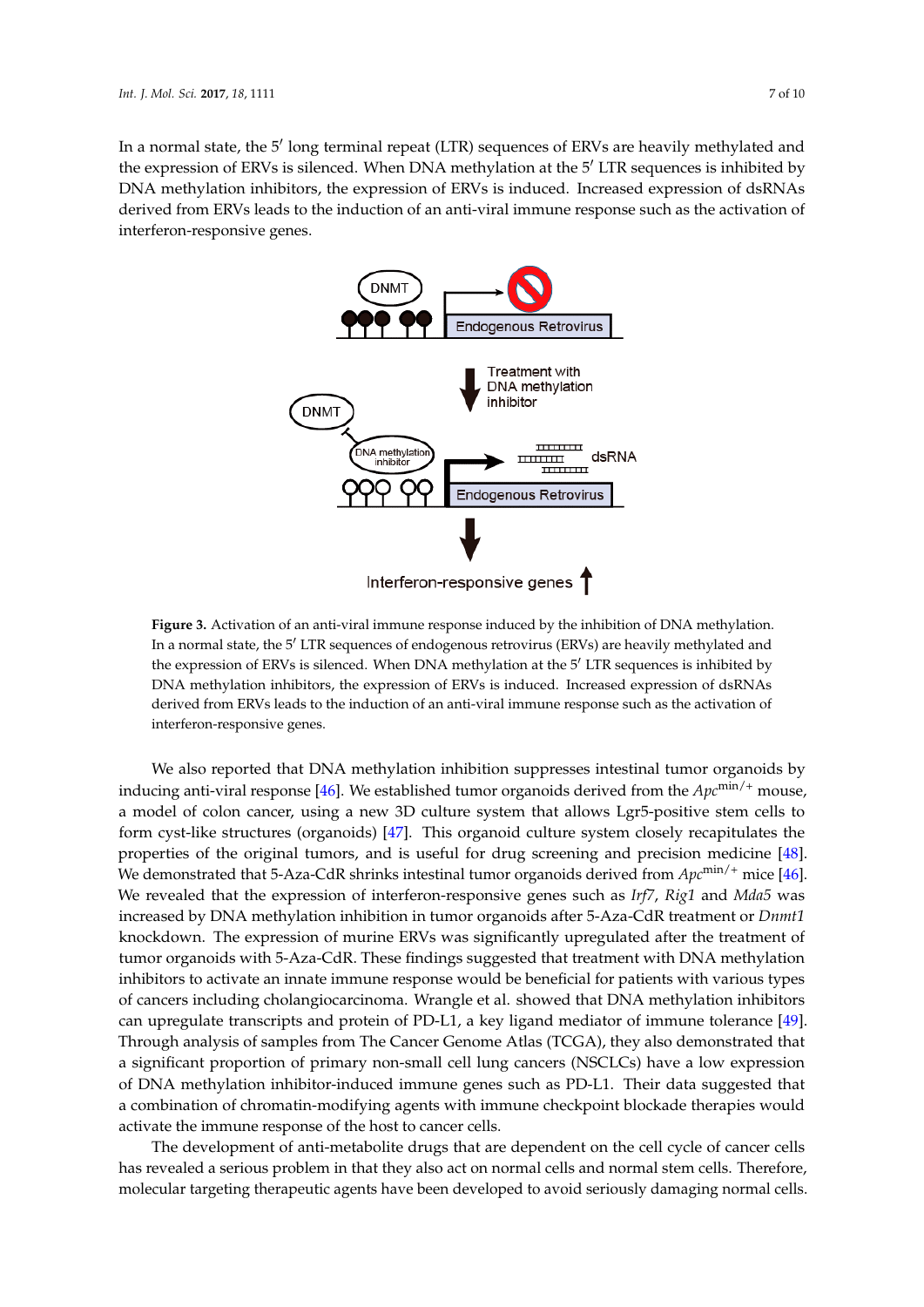One such molecular targeting therapeutic agent is herceptin, approved for the treatment of breast cancer. Although herceptin has improved the relapse-free survival of patients with breast cancer [\[50\]](#page-9-14), it is still very difficult to eliminate the cancer completely, because cancers have various mutations and different forms of aberrant epigenetic status. In this respect, chromatin-modifying drugs have great promise for cancer therapy because the modification of epigenetic status alone can inhibit various tumor characteristics such as proliferation, migration, invasion, and dedifferentiation. It has been demonstrated that reprofiling of food and drug administration (FDA)-approved drugs in combination with chromatin-modifying drugs can be implemented into clinical trials for colon cancer [\[51\]](#page-9-15).

In conclusion, aberrant DNA methylation of tumor suppressor genes and miRNAs could be a powerful biomarker for the diagnosis and treatment of cholangiocarcinoma. Epigenetic therapy with DNA methylation inhibitors hold considerable promise for the treatment of cholangiocarcinoma through the reactivation of tumor suppressor genes and miRNAs as well as the induction of an anti-viral immune response.

**Conflicts of Interest:** The authors declare no conflict of interest.

#### **References**

- <span id="page-7-0"></span>1. Razumilava, N.; Gores, G.J. Cholangiocarcinoma. *Lancet* **2014**, *383*, 2168–2179. [\[CrossRef\]](http://dx.doi.org/10.1016/S0140-6736(13)61903-0)
- <span id="page-7-1"></span>2. Blechacz, B.; Komuta, M.; Roskams, T.; Gores, G.J. Clinical diagnosis and staging of cholangiocarcinoma. *Nat. Rev. Gastroenterol. Hepatol.* **2011**, *8*, 512–522. [\[CrossRef\]](http://dx.doi.org/10.1038/nrgastro.2011.131) [\[PubMed\]](http://www.ncbi.nlm.nih.gov/pubmed/21808282)
- <span id="page-7-2"></span>3. Kelly, T.K.; de Carvalho, D.D.; Jones, P.A. Epigenetic modifications as therapeutic targets. *Nat. Biotechnol.* **2010**, *28*, 1069–1078. [\[CrossRef\]](http://dx.doi.org/10.1038/nbt.1678) [\[PubMed\]](http://www.ncbi.nlm.nih.gov/pubmed/20944599)
- <span id="page-7-3"></span>4. Jones, P.A.; Baylin, S.B. The epigenomics of cancer. *Cell* **2007**, *128*, 683–692. [\[CrossRef\]](http://dx.doi.org/10.1016/j.cell.2007.01.029) [\[PubMed\]](http://www.ncbi.nlm.nih.gov/pubmed/17320506)
- 5. Gal-Yam, E.N.; Saito, Y.; Egger, G.; Jones, P.A. Cancer epigenetics: Modifications, screening, and therapy. *Annu. Rev. Med.* **2008**, *59*, 267–280. [\[PubMed\]](http://www.ncbi.nlm.nih.gov/pubmed/17937590)
- 6. Baylin, S.B.; Jones, P.A. A decade of exploring the cancer epigenome-biological and translational implications. *Nat. Rev. Cancer* **2011**, *11*, 726–734. [\[CrossRef\]](http://dx.doi.org/10.1038/nrc3130) [\[PubMed\]](http://www.ncbi.nlm.nih.gov/pubmed/21941284)
- <span id="page-7-4"></span>7. Saito, Y.; Hibino, S.; Saito, H. Alterations of epigenetics and microRNA in hepatocellular carcinoma. *Hepatol. Res.* **2014**, *44*, 31–42. [\[CrossRef\]](http://dx.doi.org/10.1111/hepr.12147) [\[PubMed\]](http://www.ncbi.nlm.nih.gov/pubmed/23617364)
- <span id="page-7-5"></span>8. Saito, Y.; Liang, G.; Egger, G.; Friedman, J.M.; Chuang, J.C.; Coetzee, G.A.; Jones, P.A. Specific activation of microRNA-127 with downregulation of the proto-oncogene BCL6 by chromatin-modifying drugs in human cancer cells. *Cancer Cell* **2006**, *9*, 435–443. [\[CrossRef\]](http://dx.doi.org/10.1016/j.ccr.2006.04.020) [\[PubMed\]](http://www.ncbi.nlm.nih.gov/pubmed/16766263)
- 9. Saito, Y.; Jones, P.A. Epigenetic activation of tumor suppressor microRNAs in human cancer cells. *Cell Cycle* **2006**, *5*, 2220–2222. [\[CrossRef\]](http://dx.doi.org/10.4161/cc.5.19.3340) [\[PubMed\]](http://www.ncbi.nlm.nih.gov/pubmed/17012846)
- 10. Takaki, Y.; Saito, Y.; Takasugi, A.; Toshimitsu, K.; Yamada, S.; Muramatsu, T.; Kimura, M.; Sugiyama, K.; Suzuki, H.; Arai, E.; et al. Silencing of microRNA-122 is an early event during hepatocarcinogenesis from non-alcoholic steatohepatitis. *Cancer Sci.* **2014**, *105*, 1254–1260. [\[CrossRef\]](http://dx.doi.org/10.1111/cas.12498) [\[PubMed\]](http://www.ncbi.nlm.nih.gov/pubmed/25117675)
- <span id="page-7-6"></span>11. Saito, Y.; Saito, H.; Liang, G.; Friedman, J.M. Epigenetic alterations and microRNA misexpression in cancer and autoimmune diseases: A critical review. *Clin. Rev. Allergy Immunol.* **2014**, *47*, 128–135. [\[CrossRef\]](http://dx.doi.org/10.1007/s12016-013-8401-z) [\[PubMed\]](http://www.ncbi.nlm.nih.gov/pubmed/24362548)
- <span id="page-7-7"></span>12. Wakabayashi, K.; Saito, H.; Kaneko, F.; Nakamoto, N.; Tada, S.; Hibi, T. Gene expression associated with the decrease in malignant phenotype of human liver cancer cells following stimulation with a histone deacetylase inhibitor. *Int. J. Oncol.* **2005**, *26*, 233–239. [\[CrossRef\]](http://dx.doi.org/10.3892/ijo.26.1.233) [\[PubMed\]](http://www.ncbi.nlm.nih.gov/pubmed/15586245)
- <span id="page-7-8"></span>13. Hibino, S.; Saito, Y.; Muramatsu, T.; Otani, A.; Kasai, Y.; Kimura, M.; Saito, H. Inhibitors of enhancer of zeste homolog 2 (EZH2) activate tumor-suppressor microRNAs in human cancer cells. *Oncogenesis* **2014**, *3*, e104. [\[CrossRef\]](http://dx.doi.org/10.1038/oncsis.2014.17) [\[PubMed\]](http://www.ncbi.nlm.nih.gov/pubmed/24861464)
- <span id="page-7-9"></span>14. Limpaiboon, T.; Khaenam, P.; Chinnasri, P.; Soonklang, M.; Jearanaikoon, P.; Sripa, B.; Pairojkul, C.; Bhudhisawasdi, V. Promoter hypermethylation is a major event of *hMLH1* gene inactivation in liver fluke related cholangiocarcinoma. *Cancer Lett.* **2005**, *217*, 213–219. [\[CrossRef\]](http://dx.doi.org/10.1016/j.canlet.2004.06.020) [\[PubMed\]](http://www.ncbi.nlm.nih.gov/pubmed/15617839)
- <span id="page-7-10"></span>15. Abraham, S.C.; Lee, J.H.; Boitnott, J.K.; Argani, P.; Furth, E.E.; Wu, T.T. Microsatellite instability in intraductal papillary neoplasms of the biliary tract. *Mod. Pathol.* **2002**, *15*, 1309–1317. [\[CrossRef\]](http://dx.doi.org/10.1097/01.MP.0000038461.80167.34) [\[PubMed\]](http://www.ncbi.nlm.nih.gov/pubmed/12481012)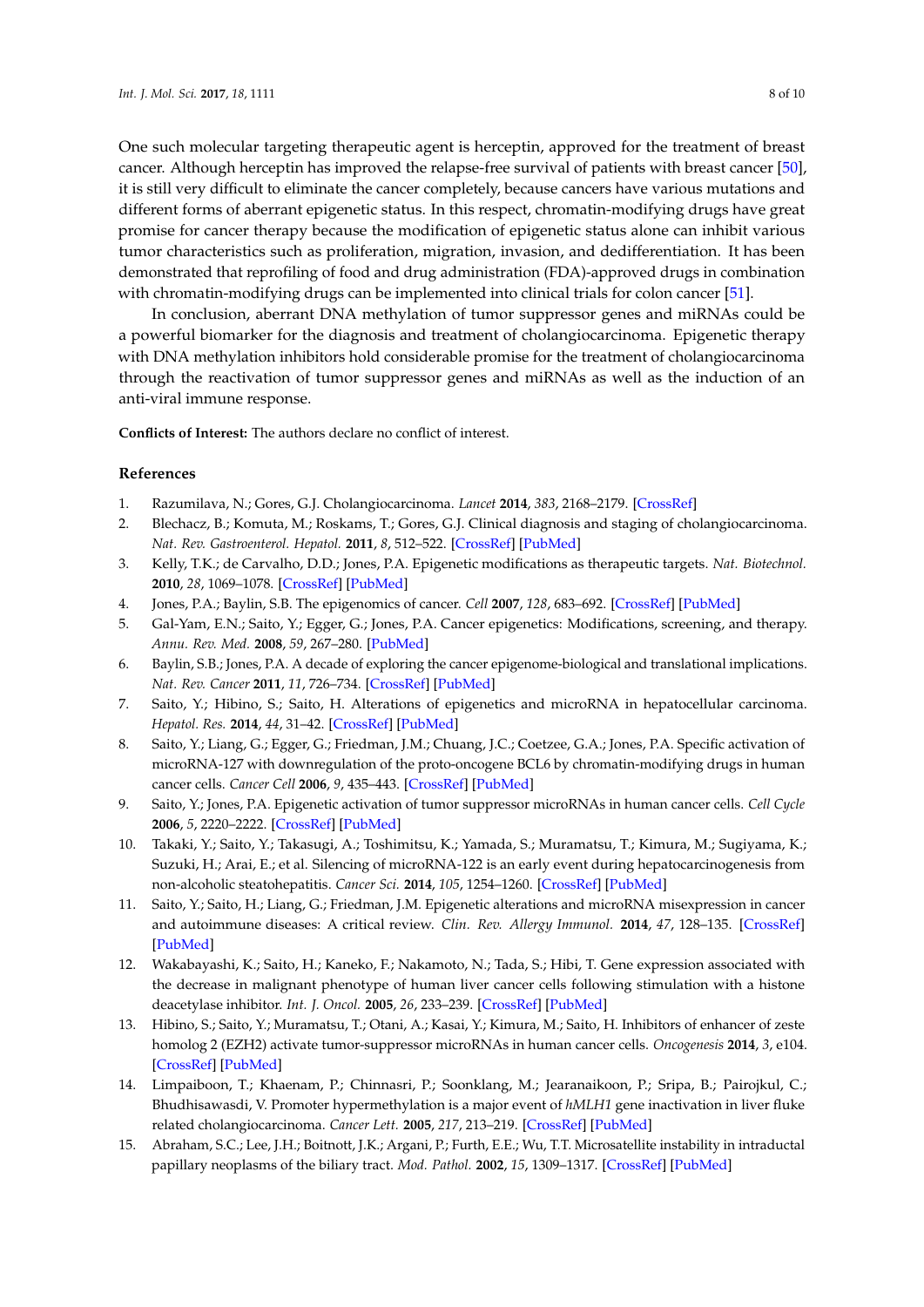- <span id="page-8-0"></span>16. Vedeld, H.M.; Andresen, K.; Eilertsen, I.A.; Nesbakken, A.; Seruca, R.; Gladhaug, I.P.; Thiis-Evensen, E.; Rognum, T.O.; Boberg, K.M.; Lind, G.E. The novel colorectal cancer biomarkers CDO1, ZSCAN18 and ZNF331 are frequently methylated across gastrointestinal cancers. *Int. J. Cancer* **2015**, *136*, 844–853. [\[CrossRef\]](http://dx.doi.org/10.1002/ijc.29039) [\[PubMed\]](http://www.ncbi.nlm.nih.gov/pubmed/24948044)
- <span id="page-8-1"></span>17. Taniai, M.; Higuchi, H.; Burgart, L.J.; Gores, G.J. p16INK4a promoter mutations are frequent in primary sclerosing cholangitis (PSC) and PSC-associated cholangiocarcinoma. *Gastroenterology* **2002**, *123*, 1090–1098. [\[CrossRef\]](http://dx.doi.org/10.1053/gast.2002.36021) [\[PubMed\]](http://www.ncbi.nlm.nih.gov/pubmed/12360471)
- <span id="page-8-2"></span>18. Tannapfel, A.; Busse, C.; Geissler, F.; Witzigmann, H.; Hauss, J.; Wittekind, C. INK4a-ARF alterations in liver cell adenoma. *Gut* **2002**, *51*, 253–258. [\[CrossRef\]](http://dx.doi.org/10.1136/gut.51.2.253) [\[PubMed\]](http://www.ncbi.nlm.nih.gov/pubmed/12117890)
- <span id="page-8-4"></span>19. Xiaofang, L.; Kun, T.; Shaoping, Y.; Zaiqiu, W.; Hailong, S. Correlation between promoter methylation of p14(ARF), TMS1/ASC, and DAPK, and p53 mutation with prognosis in cholangiocarcinoma. *World J. Surg. Oncol.* **2012**, *10*, 5. [\[CrossRef\]](http://dx.doi.org/10.1186/1477-7819-10-5) [\[PubMed\]](http://www.ncbi.nlm.nih.gov/pubmed/22230750)
- <span id="page-8-6"></span>20. Liu, X.F.; Jiang, H.; Zhang, C.S.; Yu, S.P.; Wang, Z.Q.; Su, H.L. Targeted drug regulation on methylation of p53-BAX mitochondrial apoptosis pathway affects the growth of cholangiocarcinoma cells. *J. Int. Med. Res.* **2012**, *40*, 67–75. [\[CrossRef\]](http://dx.doi.org/10.1177/147323001204000107) [\[PubMed\]](http://www.ncbi.nlm.nih.gov/pubmed/22429346)
- <span id="page-8-5"></span>21. Xiang, J.; Luo, F.; Chen, Y.; Zhu, F.; Wang, J. si-DNMT1 restore tumor suppressor genes expression through the reversal of DNA hypermethylation in cholangiocarcinoma. *Clin. Res. Hepatol. Gastroenterol.* **2014**, *38*, 181–189. [\[CrossRef\]](http://dx.doi.org/10.1016/j.clinre.2013.11.004) [\[PubMed\]](http://www.ncbi.nlm.nih.gov/pubmed/24361215)
- <span id="page-8-3"></span>22. Liu, X.F.; Kong, F.M.; Xu, Z.; Yu, S.P.; Sun, F.B.; Zhang, C.S.; Huang, Q.X.; Zhou, X.T.; Song, Z.W. Promoter hypermethylation of death-associated protein kinase gene in cholangiocarcinoma. *Hepatobiliary Pancreat. Dis. Int.* **2007**, *6*, 407–411. [\[PubMed\]](http://www.ncbi.nlm.nih.gov/pubmed/17690039)
- <span id="page-8-7"></span>23. Shin, S.H.; Lee, K.; Kim, B.H.; Cho, N.Y.; Jang, J.Y.; Kim, Y.T.; Kim, D.; Jang, J.J.; Kang, G.H. Bile-based detection of extrahepatic cholangiocarcinoma with quantitative DNA methylation markers and its high sensitivity. *J. Mol. Diagn.* **2012**, *14*, 256–263. [\[CrossRef\]](http://dx.doi.org/10.1016/j.jmoldx.2012.01.014) [\[PubMed\]](http://www.ncbi.nlm.nih.gov/pubmed/22446083)
- <span id="page-8-8"></span>24. Wehbe, H.; Henson, R.; Meng, F.; Mize-Berge, J.; Patel, T. Interleukin-6 contributes to growth in cholangiocarcinoma cells by aberrant promoter methylation and gene expression. *Cancer Res.* **2006**, *66*, 10517–10524. [\[CrossRef\]](http://dx.doi.org/10.1158/0008-5472.CAN-06-2130) [\[PubMed\]](http://www.ncbi.nlm.nih.gov/pubmed/17079474)
- <span id="page-8-9"></span>25. Wang, J.; Zhang, K.; Wu, X.; Liu, X.; Li, B.; Zhu, Y.; Yu, Y.; Cheng, Q.; Hu, Z.; Guo, C.; et al. Underexpression of LKB1 tumor suppressor is associated with enhanced Wnt signaling and malignant characteristics of human intrahepatic cholangiocarcinoma. *Oncotarget* **2015**, *6*, 18905–18920. [\[CrossRef\]](http://dx.doi.org/10.18632/oncotarget.4305) [\[PubMed\]](http://www.ncbi.nlm.nih.gov/pubmed/26056085)
- <span id="page-8-10"></span>26. Kreso, A.; Dick, J.E. Evolution of the cancer stem cell model. *Cell Stem Cell* **2014**, *14*, 275–291. [\[CrossRef\]](http://dx.doi.org/10.1016/j.stem.2014.02.006) [\[PubMed\]](http://www.ncbi.nlm.nih.gov/pubmed/24607403)
- <span id="page-8-11"></span>27. Sriraksa, R.; Zeller, C.; Dai, W.; Siddiq, A.; Walley, A.J.; Limpaiboon, T.; Brown, R. Aberrant DNA methylation at genes associated with a stem cell-like phenotype in cholangiocarcinoma tumors. *Cancer Prev. Res.* **2013**, *6*, 1348–1355. [\[CrossRef\]](http://dx.doi.org/10.1158/1940-6207.CAPR-13-0104) [\[PubMed\]](http://www.ncbi.nlm.nih.gov/pubmed/24089088)
- <span id="page-8-12"></span>28. Ferrari Junior, A.P.; Lichtenstein, D.R.; Slivka, A.; Chang, C.; Carr-Locke, D.L. Brush cytology during ERCP for the diagnosis of biliary and pancreatic malignancies. *Gastrointest. Endosc.* **1994**, *40*, 140–145. [\[CrossRef\]](http://dx.doi.org/10.1016/S0016-5107(94)70155-5)
- <span id="page-8-13"></span>29. Lazaridis, K.N.; Gores, G.J. Cholangiocarcinoma. *Gastroenterology* **2005**, *128*, 1655–1667. [\[CrossRef\]](http://dx.doi.org/10.1053/j.gastro.2005.03.040) [\[PubMed\]](http://www.ncbi.nlm.nih.gov/pubmed/15887157)
- <span id="page-8-14"></span>30. Schottenfeld, D.; Beebe-Dimmer, J. Chronic inflammation: A common and important factor in the pathogenesis of neoplasia. *CA Cancer J. Clin.* **2006**, *56*, 69–83. [\[CrossRef\]](http://dx.doi.org/10.3322/canjclin.56.2.69) [\[PubMed\]](http://www.ncbi.nlm.nih.gov/pubmed/16514135)
- <span id="page-8-15"></span>31. Berthiaume, E.P.; Wands, J. The molecular pathogenesis of cholangiocarcinoma. *Semin. Liver Dis.* **2004**, *24*, 127–137. [\[CrossRef\]](http://dx.doi.org/10.1055/s-2004-828890) [\[PubMed\]](http://www.ncbi.nlm.nih.gov/pubmed/15192786)
- <span id="page-8-16"></span>32. Spirli, C.; Fabris, L.; Duner, E.; Fiorotto, R.; Ballardini, G.; Roskams, T.; Larusso, N.F.; Sonzogni, A.; Okolicsanyi, L.; Strazzabosco, M. Cytokine-stimulated nitric oxide production inhibits adenylyl cyclase and cAMP-dependent secretion in cholangiocytes. *Gastroenterology* **2003**, *124*, 737–753. [\[CrossRef\]](http://dx.doi.org/10.1053/gast.2003.50100) [\[PubMed\]](http://www.ncbi.nlm.nih.gov/pubmed/12612912)
- <span id="page-8-17"></span>33. Socco, S.; Bovee, R.C.; Palczewski, M.B.; Hickok, J.R.; Thomas, D.D. Epigenetics: The third pillar of nitric oxide signaling. *Pharmacol. Res.* **2017**, *121*, 52–58. [\[CrossRef\]](http://dx.doi.org/10.1016/j.phrs.2017.04.011) [\[PubMed\]](http://www.ncbi.nlm.nih.gov/pubmed/28428114)
- <span id="page-8-18"></span>34. Nakamura, K.; Nakabayashi, K.; Htet Aung, K.; Aizawa, K.; Hori, N.; Yamauchi, J.; Hata, K.; Tanoue, A. DNA methyltransferase inhibitor zebularine induces human cholangiocarcinoma cell death through alteration of DNA methylation status. *PLoS ONE* **2015**, *10*, e0120545. [\[CrossRef\]](http://dx.doi.org/10.1371/journal.pone.0120545) [\[PubMed\]](http://www.ncbi.nlm.nih.gov/pubmed/25799509)
- <span id="page-8-19"></span>35. Uhm, K.O.; Lee, E.S.; Lee, Y.M.; Kim, H.S.; Park, Y.N.; Park, S.H. Aberrant promoter CpG islands methylation of tumor suppressor genes in cholangiocarcinoma. *Oncol. Res.* **2008**, *17*, 151–157. [\[CrossRef\]](http://dx.doi.org/10.3727/096504008785114110) [\[PubMed\]](http://www.ncbi.nlm.nih.gov/pubmed/18773859)